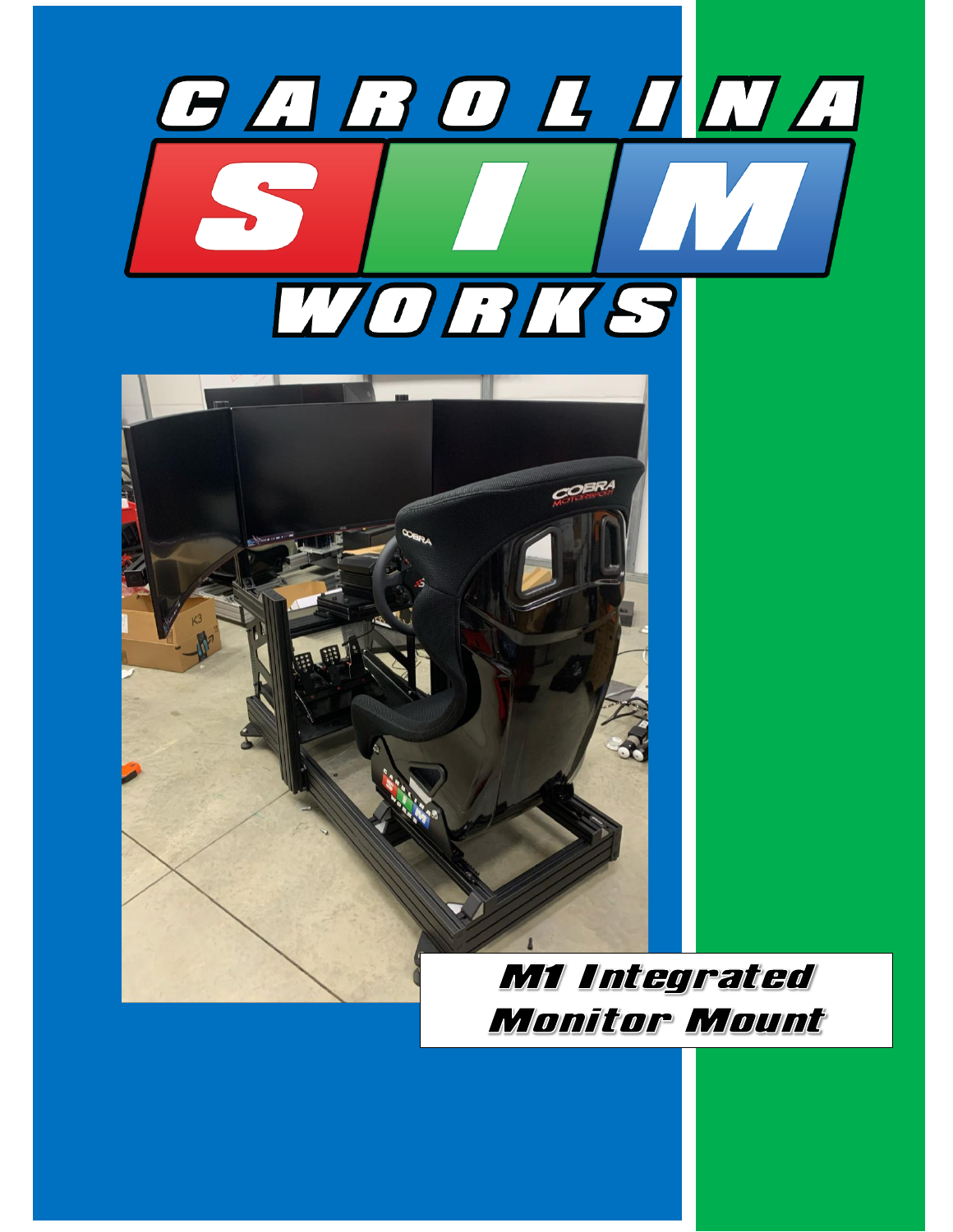# M1 Integrated Monitor Assembly Instructions

Tools Needed: M8 Allen Wrench, 13MM Adjustable Wrench.

1. Unwrap all components and lay out on a flat surface





### 2. Attach Horizontal Standoffs

Parts: (2) 12" long 15/30 Extrusion, (4) Angle Brackets

Insert (2) T-Nuts, in the front of a Steering Uprights and (2) T-Nuts one on each side of the 12" long 15/30 Extrusion. Use (4) M8x16 SHCS & (2) Angle Brackets to attach to the front of Steering Uprights.

Repeat on other side





#### 3. Attach Monitor Uprights

Parts: (2) 17" long 15/30 Extrusion, (4) Angle Brackets

Insert (2) T-Nuts, in the top of the Horizontal Standoffs and (2) T-Nuts one on each side of the 17" long 15/30 Extrusion. Use (4) M8x16 SHCS & (2) Angle Brackets to vertically attach the Monitor Uprights.

### Repeat on other side

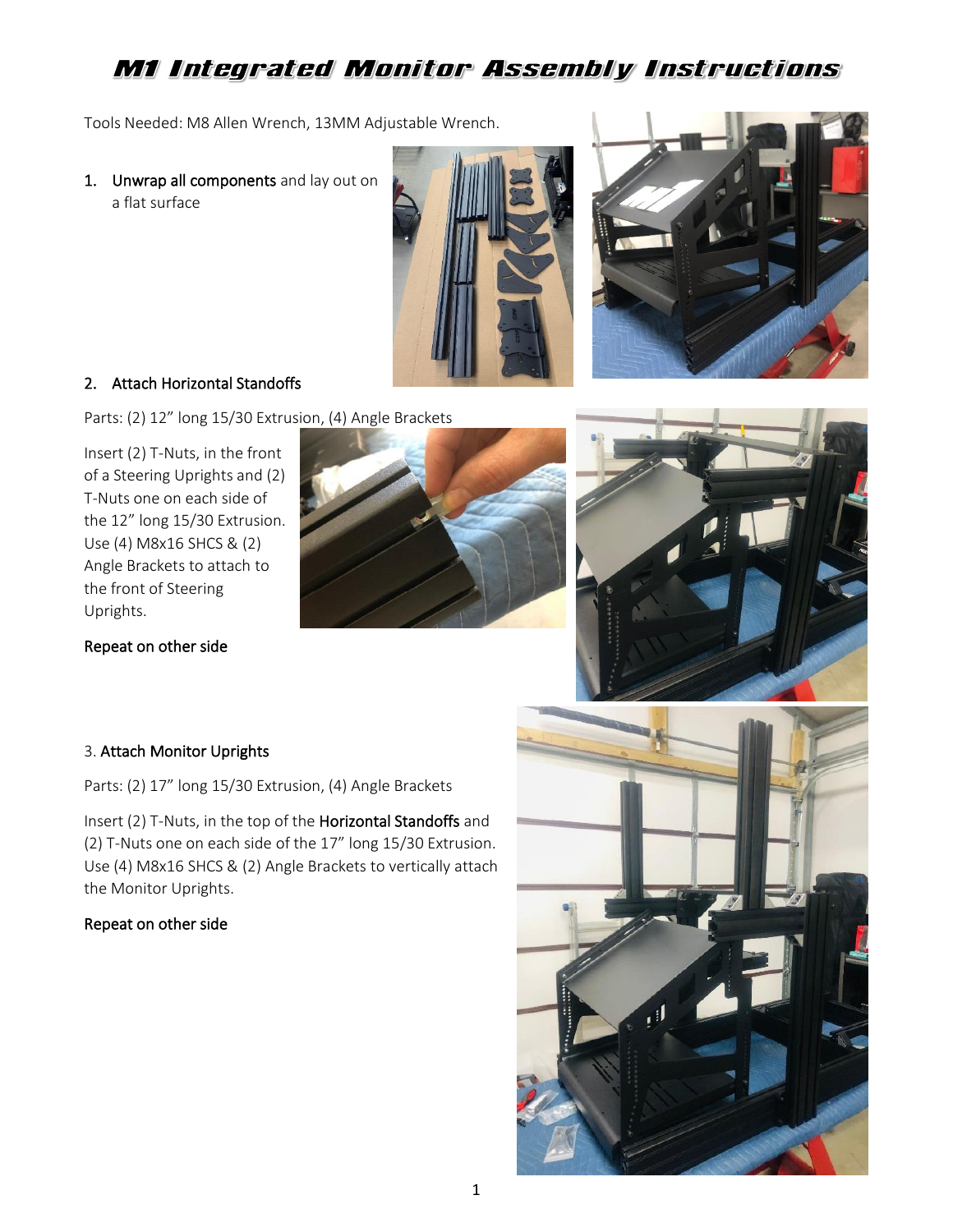# M1 Integrated Monitor Assembly Instructions

## 4. Attach Monitor Plate to the Monitor Uprights

Parts: (2) Monitor Plates – position plate with small arrow pointing UP.

Insert (4) T-Nuts, in the back of the Monitor Uprights. Use (4) M8x20 and (4) washers to attach the monitor Plate.

#### Repeat on other side.





#### 5. Attach Center Monitor Bar

Parts: TRIPLE Monitor Mount: (1) 47" long 15/15 extrusion Single Monitor Mount: (1) 35" long 15/15 extrusion

Insert (8) T-Nuts, in the Center Monitor Bar, (4) on each side. back of the Monitor Uprights; (4) on the right and (4) on the left. Hold Center Monitor bar up to monitor plates. Use (8) M8x20 and (8) washers to LOOSLY attach the monitor Plate.

Center Monitor Bar and tighten.